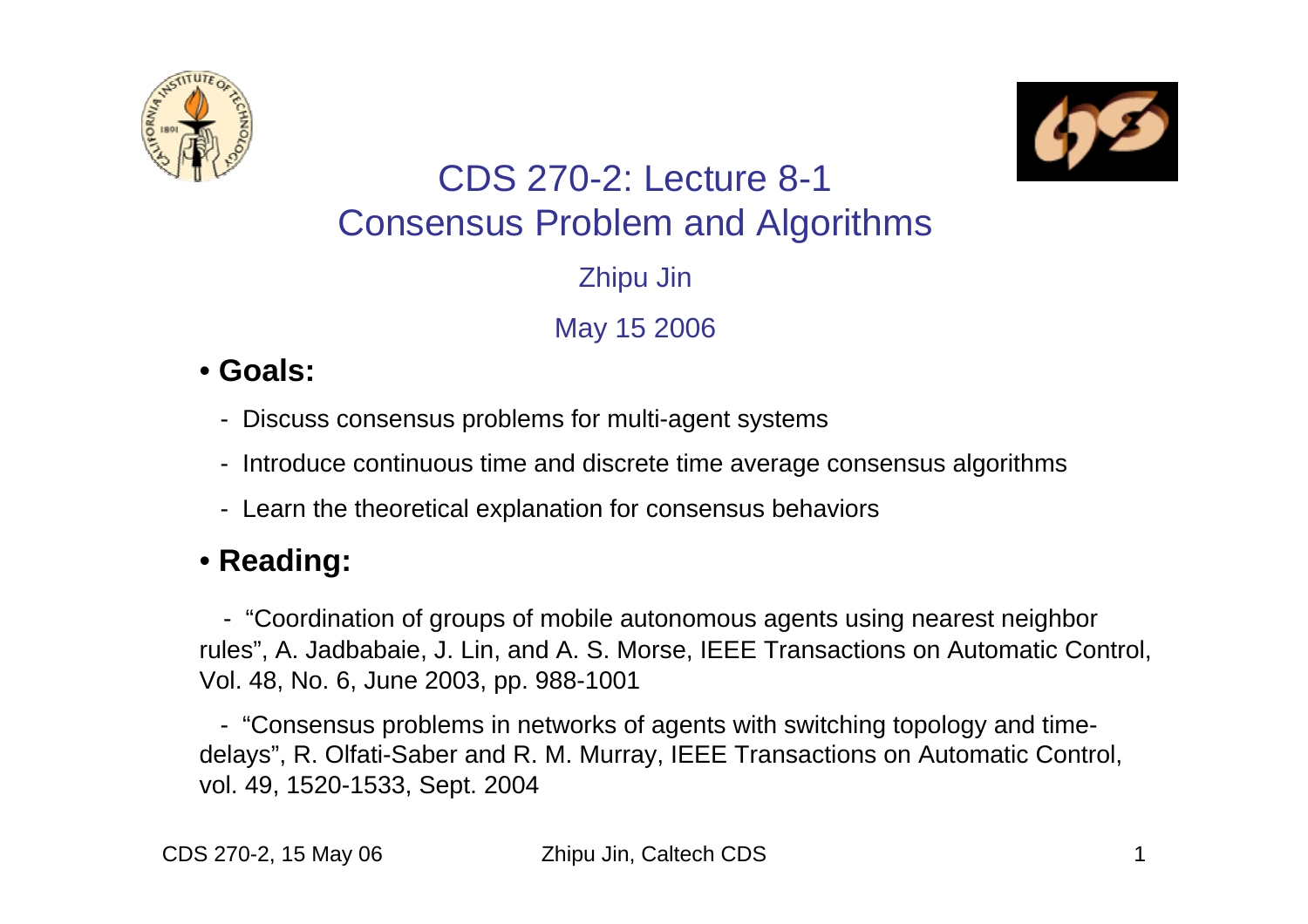# Cooperative Control for Multi-Agent Systems

- •Applications
	- –Formation Control
	- Non-formation cooperation
	- –Sensor networks
	- Animal aggregation behavior
- •Group lev el agreement
	- Coordination data or knowledge
	- –Pass through a comm. Network
	- Asymptotically approach a common value
- •Consensus Problem
	- Collective behavior
	- –Distributed algorithms



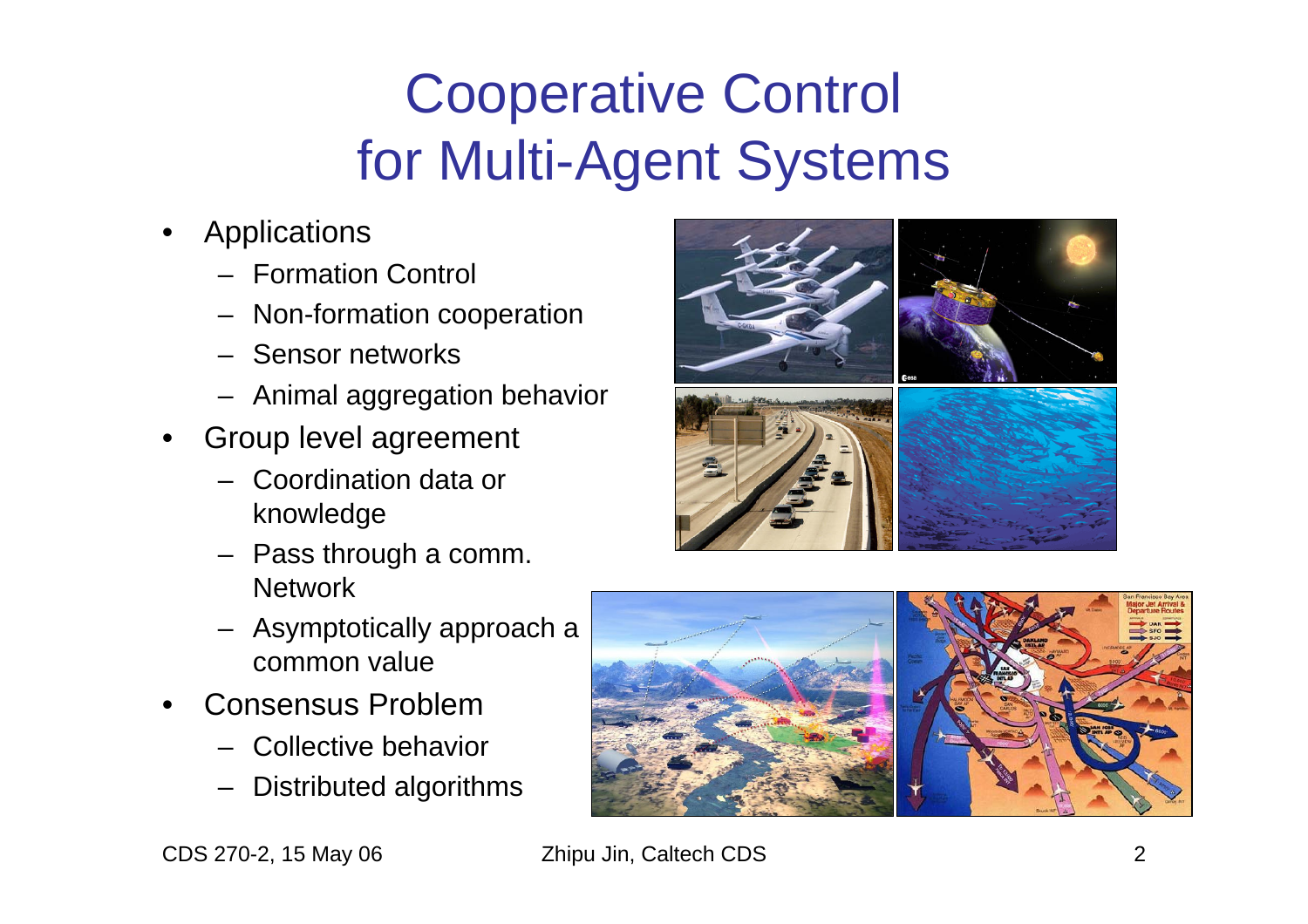# Definition and Background

- $\bullet$ States of each agent dynamically evolves under other agents' interactions
- $\bullet$ U sing a graph to represent the Interaction topology
- $\bullet$ Consensus definitions
	- The system reaches a consensus if and only

$$
\mathsf{if} \quad \mathsf{x}_1 = \cdots = \mathsf{x}_n = \eta
$$

- –The value of consensus state (max., min., average, etc.)
- $\bullet$ Consensus Algorithms
	- Self-driving distributed internal rules
	- Difference from synchronization problems

$$
\dot{x}_i = f_i(x_i) + u_i(x_i, x_j), x_j \in N_i \implies \dot{x}_i = u_i(x_i, x_j), \ j \in N_i
$$
  
dynamics  
Local rules



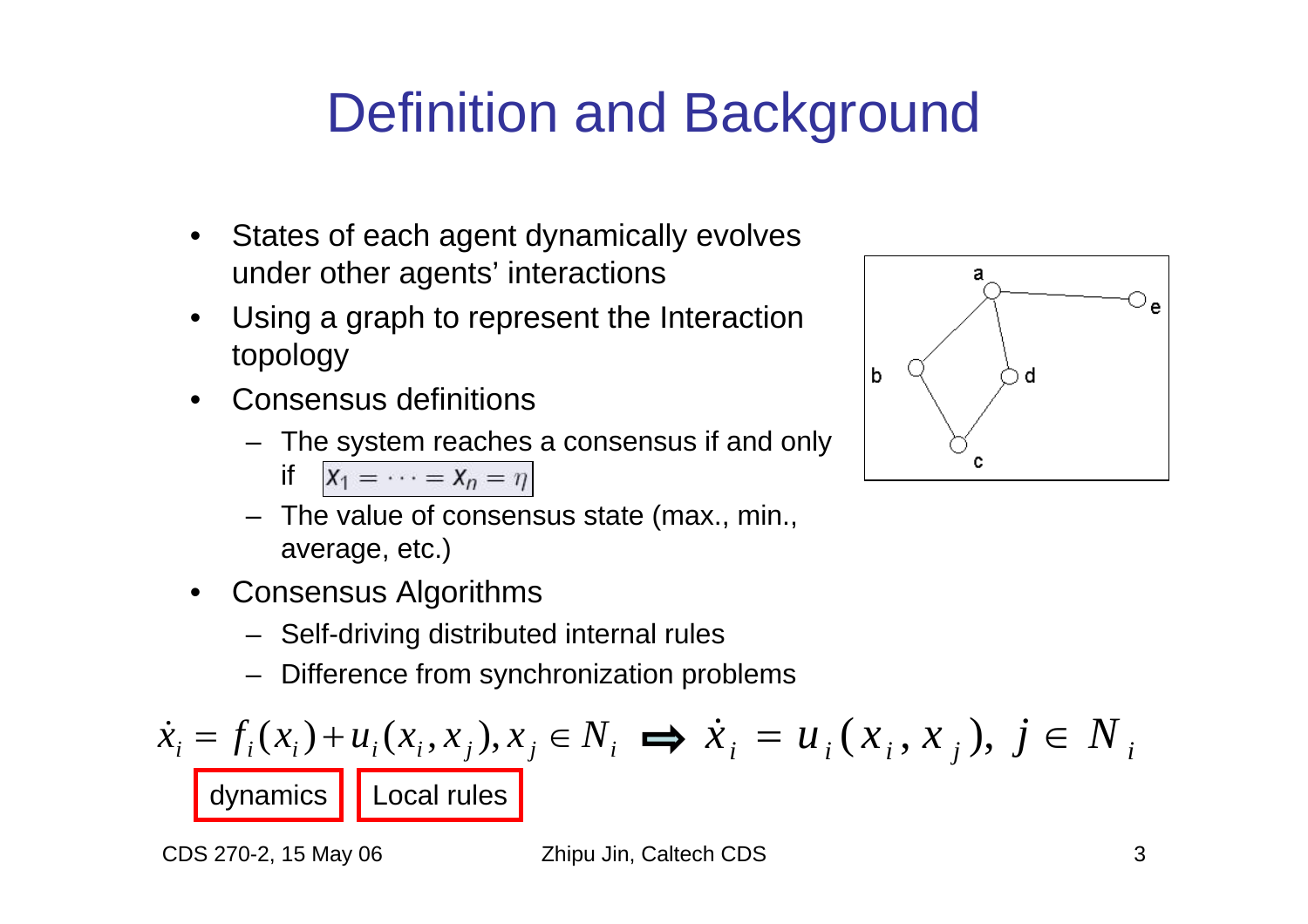### Definition and Background

- •Graph theory
	- Directed or undirected graphs
	- Adjacency matrix A

$$
a_{ij} = \left\{ \begin{array}{ll} 1, & (v_i,v_j) \in \mathcal{E} \\ 0, & \text{otherwise.} \end{array} \right.
$$

- –Degree matrix D and Laplacian matrix L
	- $L = D A$
- The set of neighbors N<sub>i</sub>
- $\bullet$ Average consensus algorithm (nearest neighbor rules)

$$
\dot{x}_i = -\sum_{j \in N_i} (x_i - x_j) \quad \text{(A1)}
$$



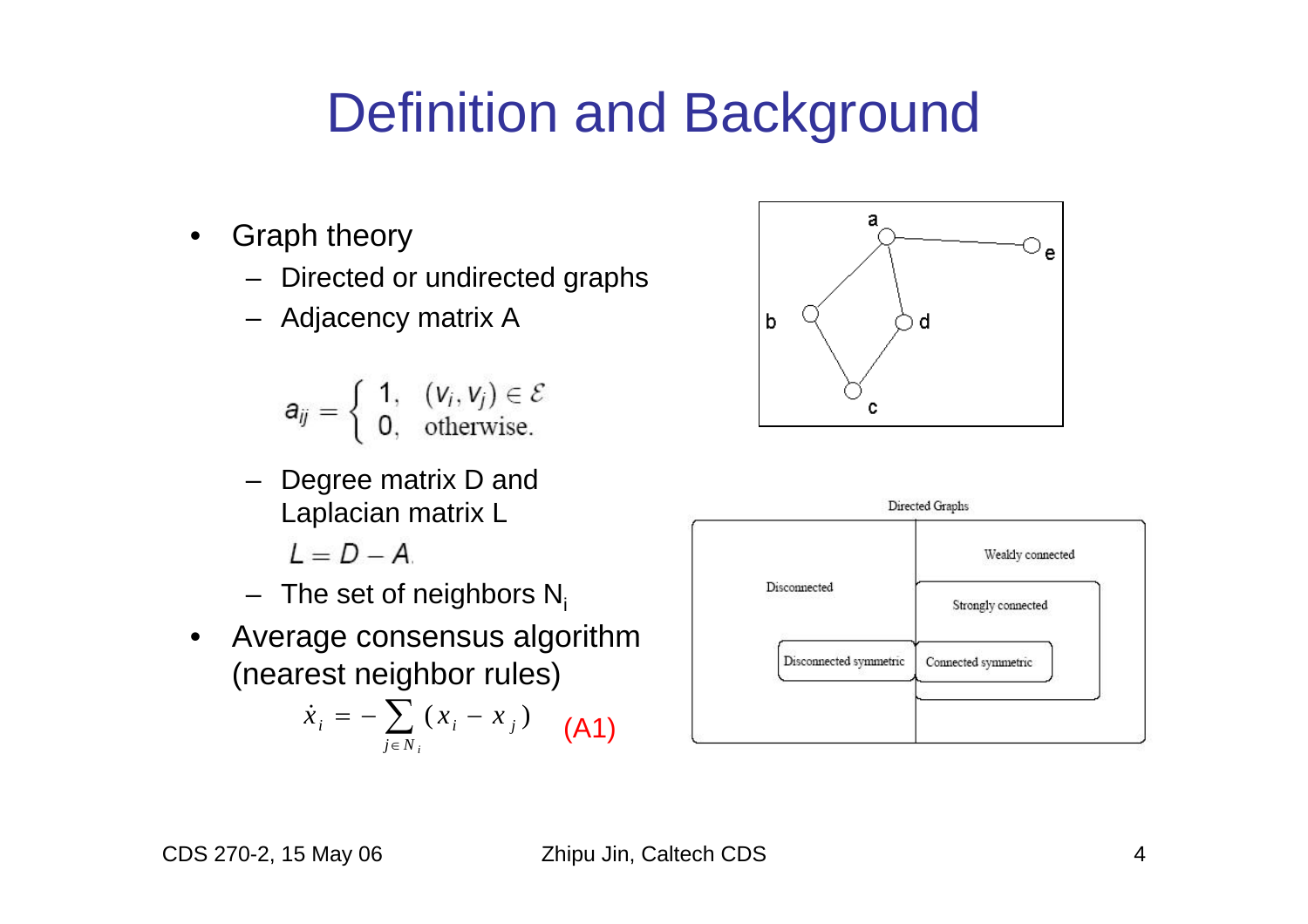#### Average consensus algorithm

continuous-time case

 $\bullet$ Simulation of 10 agents with a connected symmetric graph.

$$
\dot{x}_i = -\sum_{j \in N_i} (x_i - x_j) \quad \text{(A1)}
$$
\n
$$
\prod_{t \to \infty} x_i = \frac{1}{N} \sum_{k=1}^N x_k(0)
$$

*k*

1



•Theorem:

=

*x*

 $\lim_{t\to\infty} x_i = \frac{1}{N} \sum_{k=1}^N x_k$ 

Consider a multiple agent system with continuous-time average consensus algorithm A1. Assume that the graph G is connected and symmetric. Then A1 globally asymptotically solves the average consensus problem.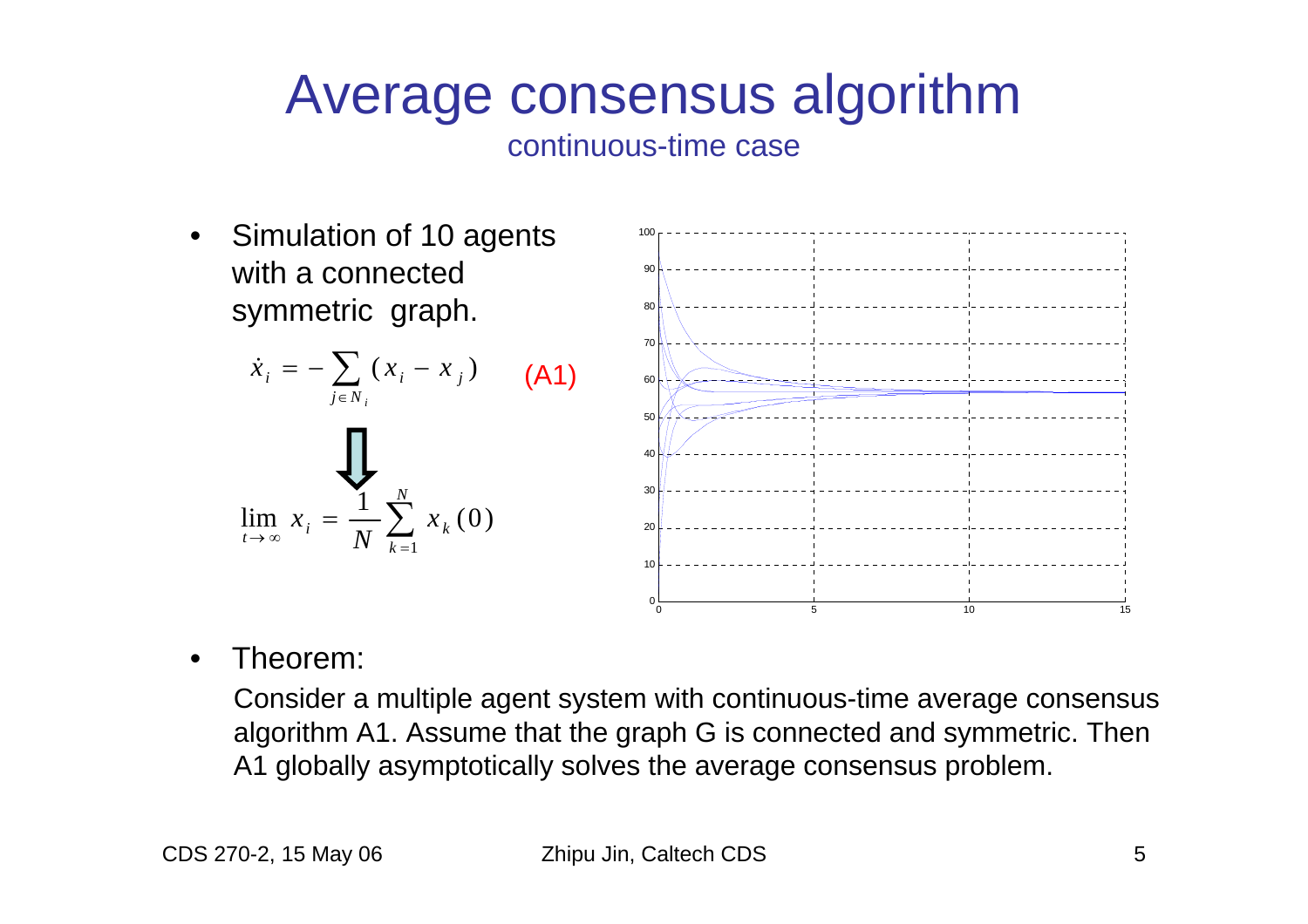#### Average consensus algorithm

continuous-time case

- $\bullet$ Proof:
	- Rewrite the dynamics  $\dot{X} = -LX$
	- The spectrum analysis of Laplacian – Similarity transformation ⎥ ⎥ ⎥ ⎥  $\overline{\phantom{a}}$  $\overline{\phantom{a}}$  $\Box$  $\overline{\phantom{a}}$  $\overline{\phantom{a}}$ −  $X=\begin{bmatrix} x_1 \end{bmatrix}$  $\overline{\phantom{a}}$  $\begin{bmatrix} 1 & \overline{1}^T \\ \frac{1}{2} & \overline{1} \end{bmatrix}$  $\overline{\mathsf{L}}$  $\begin{bmatrix} \phantom{-}\end{bmatrix}$ −  $=$   $V$   $\Lambda$   $=$ ∑ − − *n i n T*  $x_{1}-x$  $x_{1}-x$ *x*  $I_{r-1}$ <sup>X</sup>  $Z = V^{-1}X$ 1  $\mathcal{L}_1$   $\mathcal{L}_2$ 1  $\cdot$ 1 1 1  $\ddot{\cdot}$  $\widehat{L}$ <sup> $\mid$ </sup>  $\cdot$   $Z$  $Z = -V^{-1}LV \cdot Z = -\frac{1}{\Omega}$  $\overline{\phantom{a}}$  $\begin{bmatrix} 0 & 0 \\ 0 & \hat{I} \end{bmatrix}$  $\overline{\phantom{a}}$  $\overline{\phantom{a}}$  $=-V$   $LV \cdot L = \dot{Z} = -V^{-1}LV \cdot Z = -\begin{bmatrix} 0 & 0 \\ 0 & 0 \end{bmatrix}$  $\rm 0$  $\frac{1}{1}$

– The consensus state

$$
\eta = \frac{\sum x_i(0)}{N}
$$

CDS 270-2, 15 May 06 Zhipu Jin, Caltech CDS 6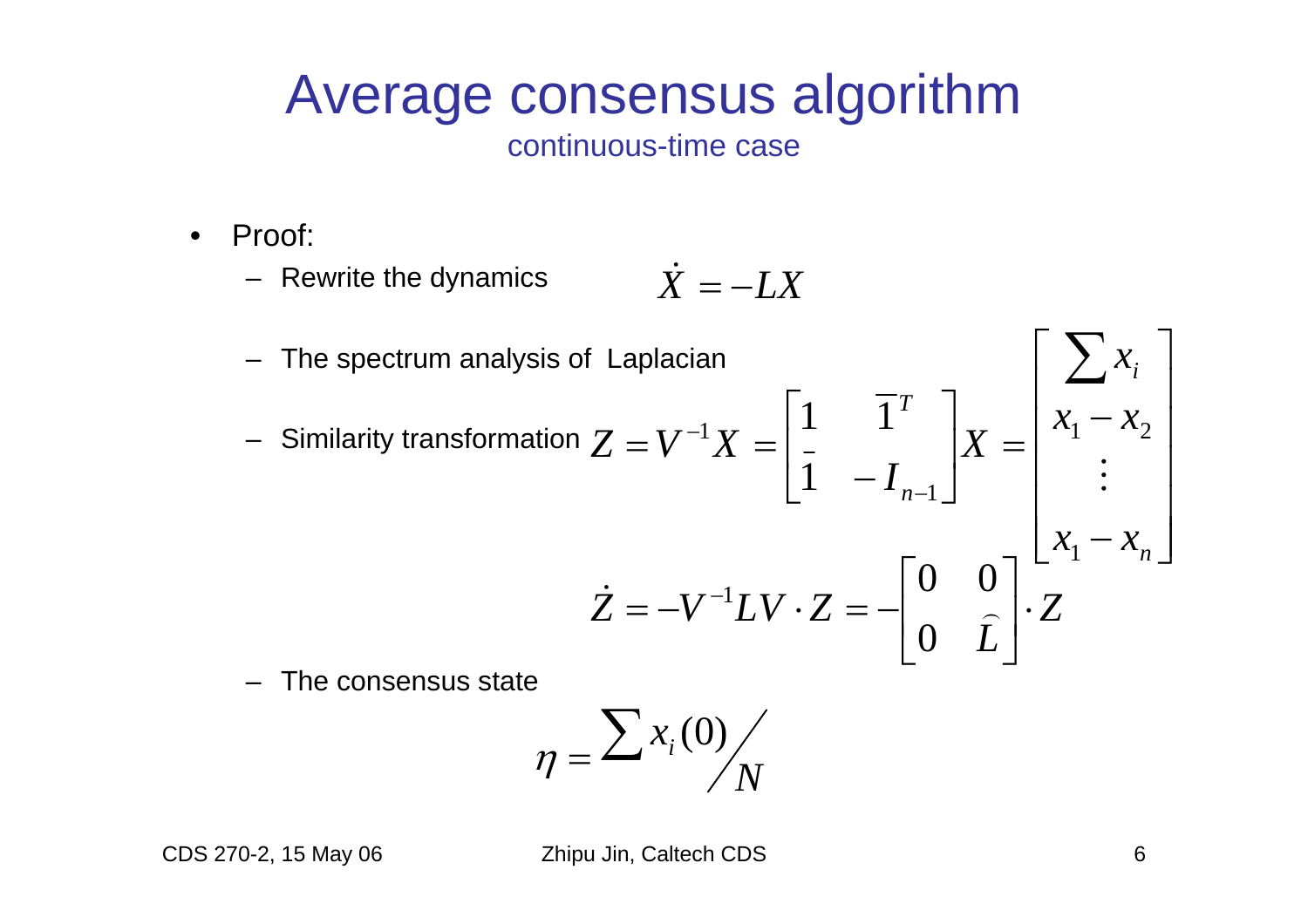# Average consensus algorithm

discrete-time case



•Theorem:

> Consider a multiple agent system with discrete time average consensus algorithm A2. Assume that the graph G is connected and symmetric. Then A2 globally asymptotically solves the average consensus problem.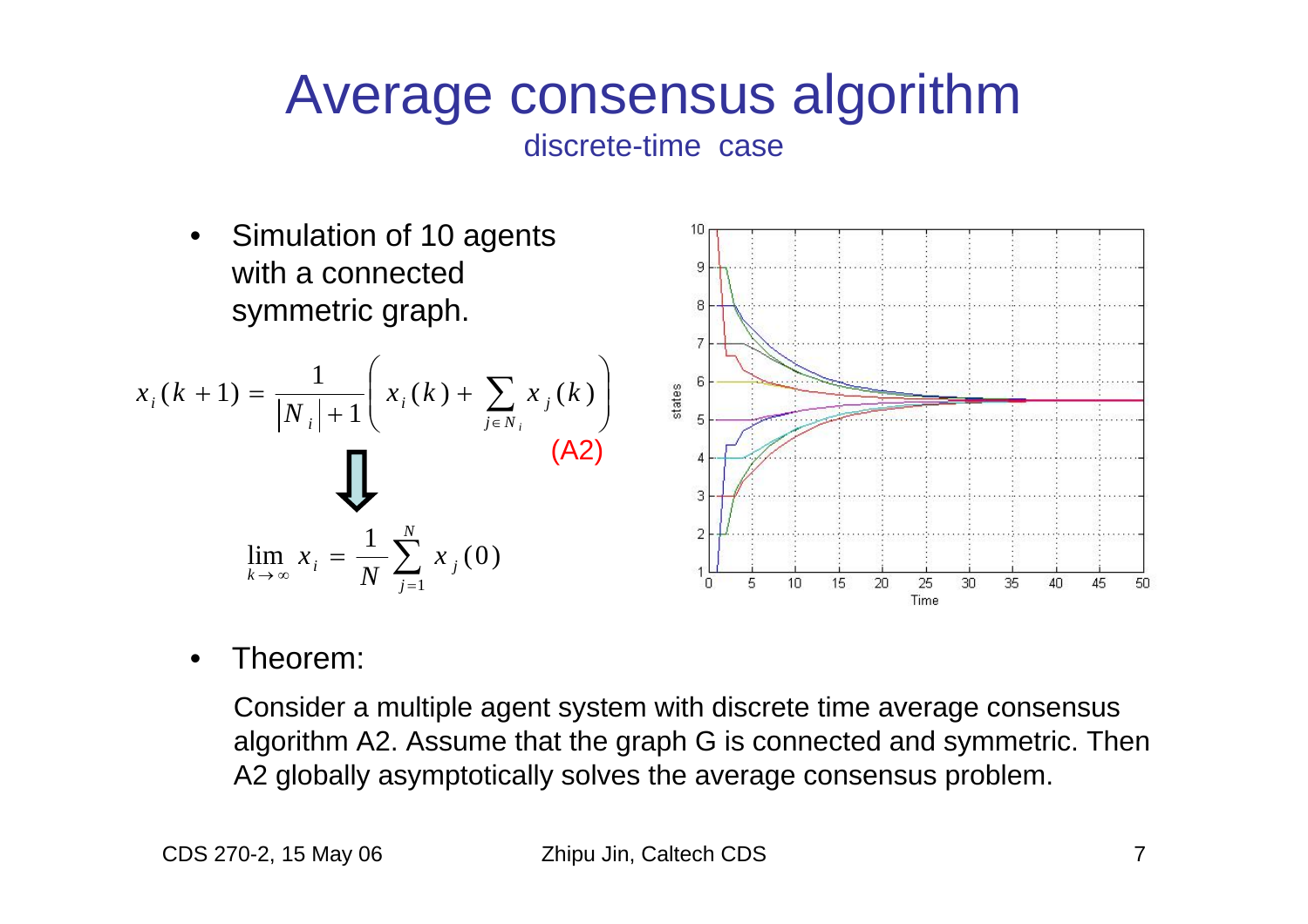#### Average consensus algorithm distrete-time case

- $\bullet$ Proof:
	- Rewrite the dynamics

$$
X(k+1) = F \cdot X(k) = (I + D)^{-1} \cdot (A + I) \cdot X(k)
$$

– The spectrum analysis of stochastic matrix

$$
\lim_{k\to\infty} F^k = w \cdot v^T
$$

– If G is connected and symmetric, then

$$
v=\overline{1},w=\overline{1}
$$

 $-$  The consensus state

$$
\eta = \frac{\sum x_i(0)}{N}
$$

CDS 270-2, 15 May 06 Zhipu Jin, Caltech CDS 8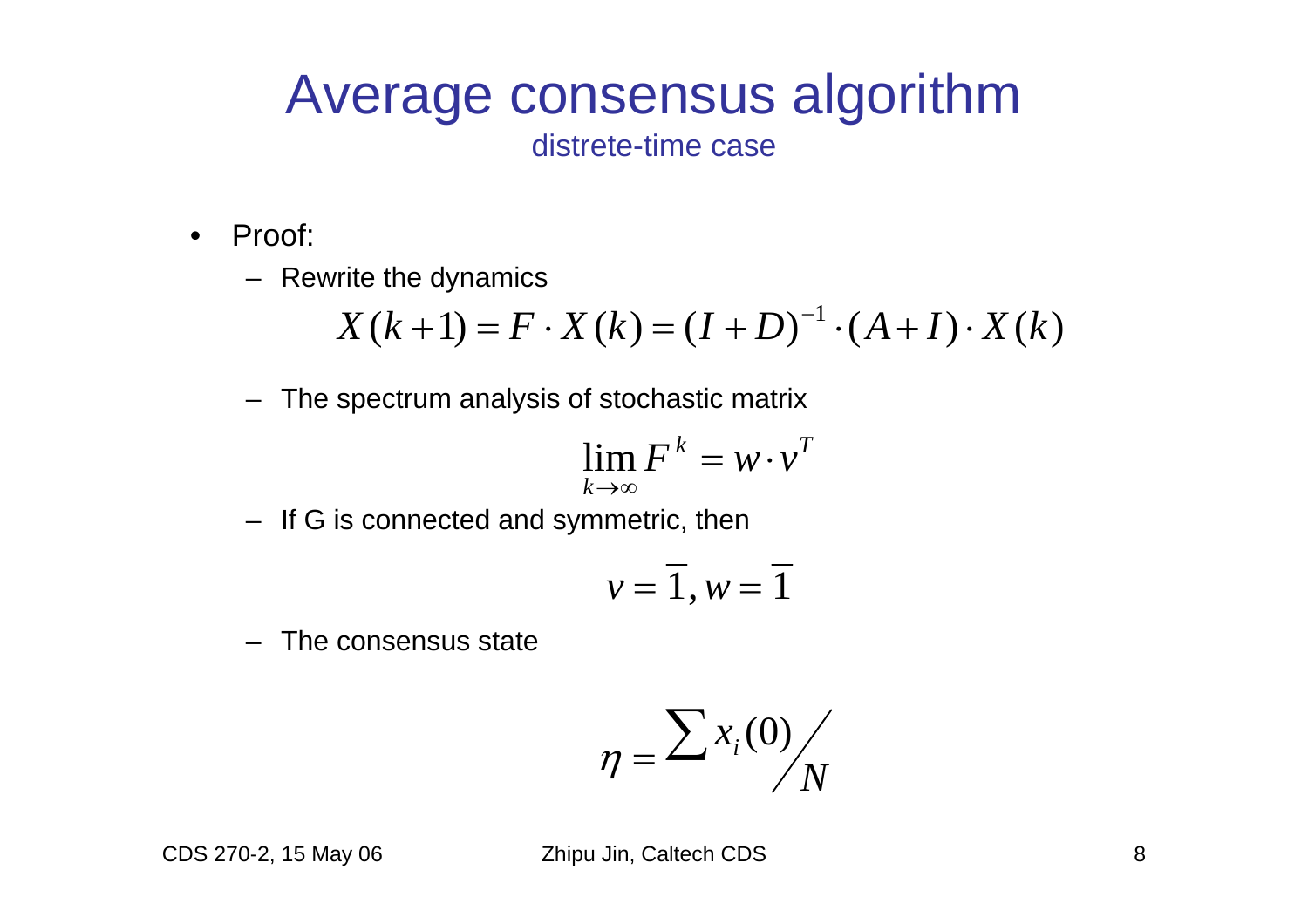## Consensus algorithms on directed graphs

- $\bullet$ Directed graphs
	- Adjacency and Laplacian matrices are not symmetric
	- –Consensus state

$$
\eta = \frac{v^T \cdot X(0)}{v^T \cdot 1}
$$

- The vector v is the left eigenvector of F
- –Balanced graph (can achieve a consensus)

$$
v=\overline{1}
$$

– Strongly connected graph (can achieve a consensus)

$$
\mathbf{v} = \begin{bmatrix} v_1 & v_2 & \cdots & v_n \end{bmatrix}^T
$$

– Weakly connected graph (cannot guarantee)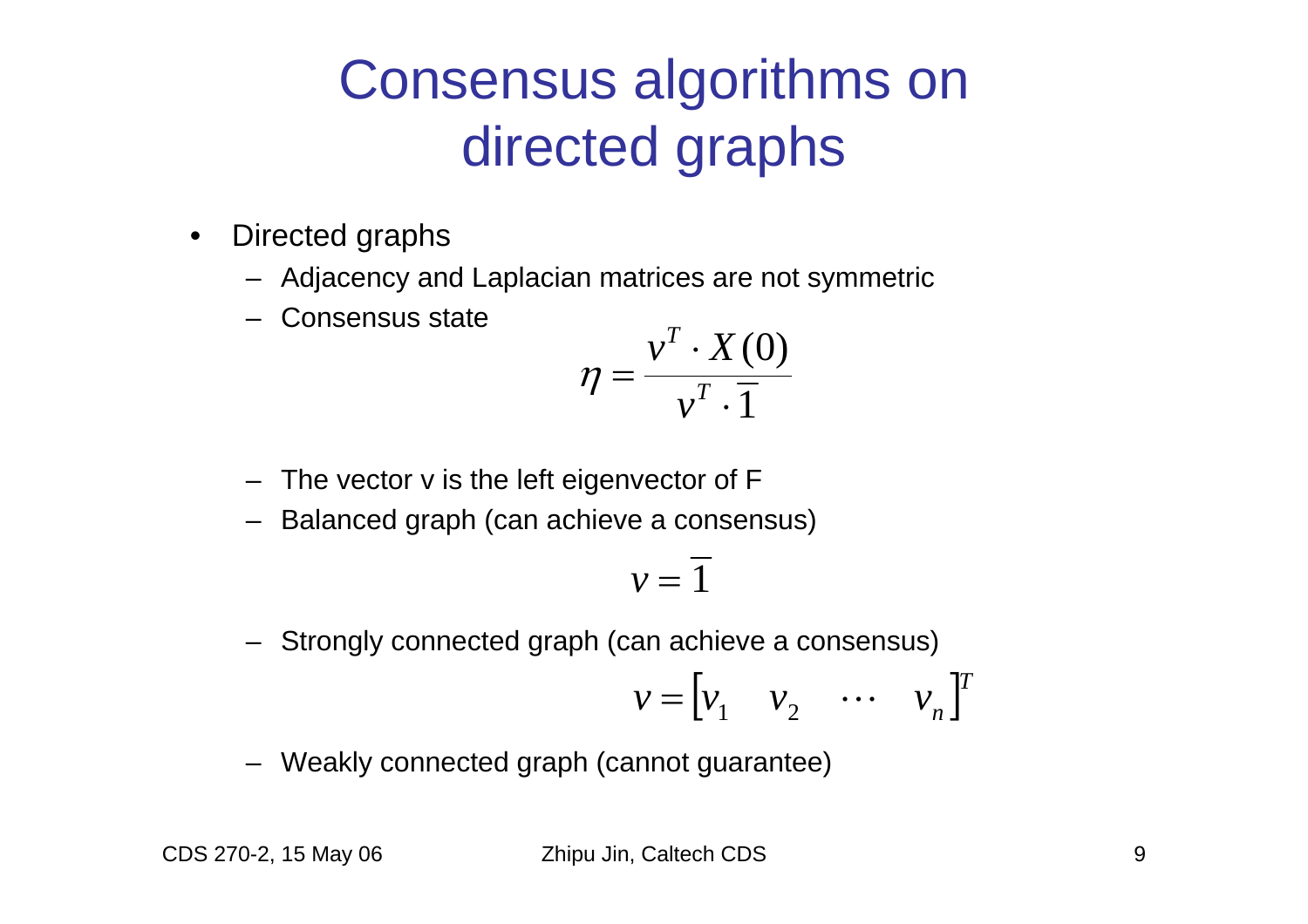### Advanced topic: changing topologies

- •The interactive topology may changes over time
- $\bullet$ Explore the minimum requirements to reach consensus
- $\bullet$ Rough idea: the union of the collection of the interaction graphs across some time intervals are strongly connected frequently enough.
- •Theorem

Suppose that the topology G switches according to an infinite time sequence. Then A1 asymptotically solves the consensus problem if there exists an infinite, uniformly bounded time intervals such that the union of the graphs across each interval is strongly connected.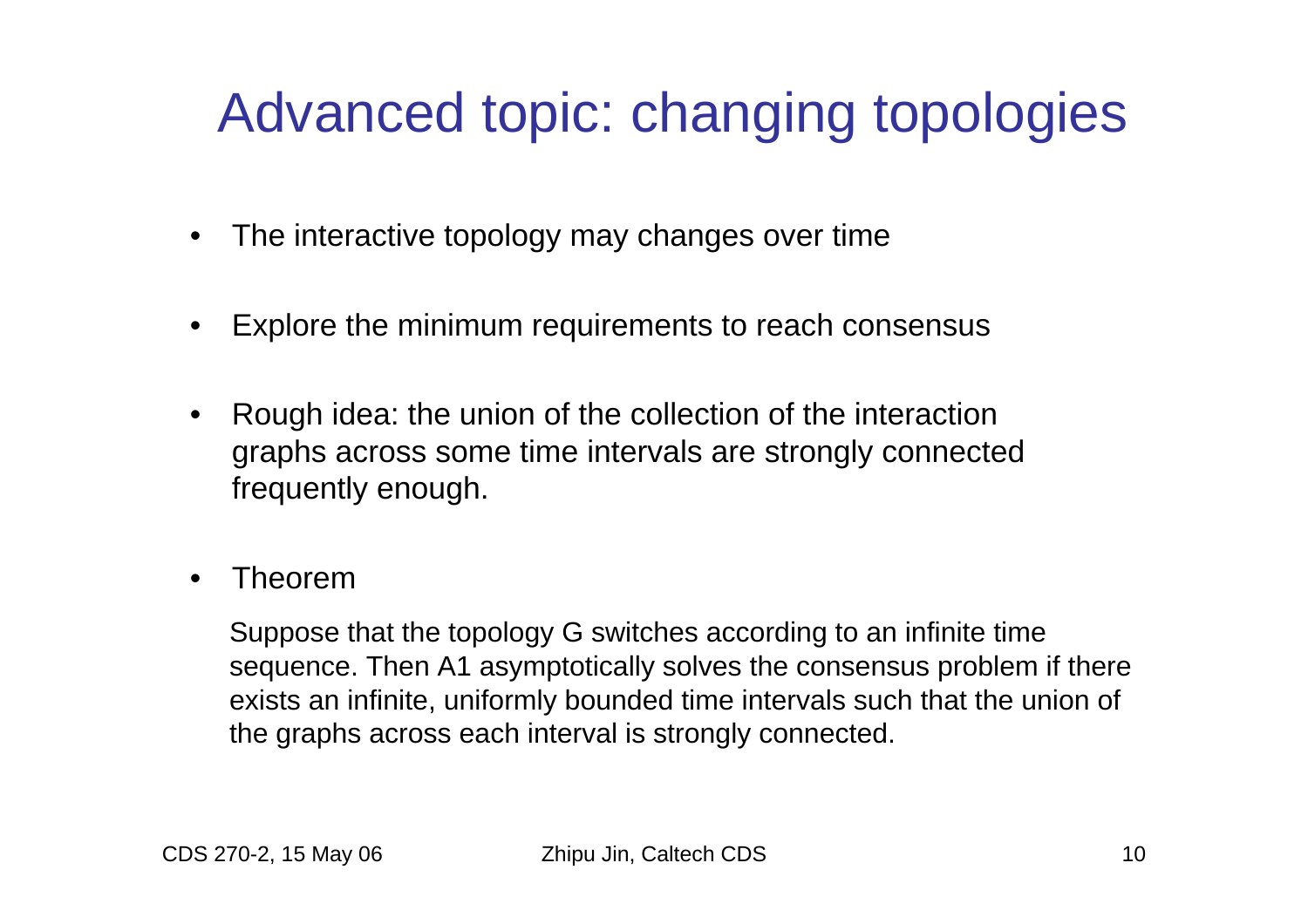#### Advanced topic: time delays

 $\bullet$ Consider each of the communication link has a time delay

$$
h_{ij}(s) = e^{-\tau_{ij}s}
$$

 $\bullet$ Assume the topology is fixed and delay is uniformly bounded. What's the largest delay margin that A1 can still asymptotically solve the consensus problem.

$$
G(s) = (sI + L(s))^{-1} = (sI + e^{-\tau s}L)^{-1}
$$

$$
\tau^* = \frac{\pi}{2\lambda_{\max}(L)}
$$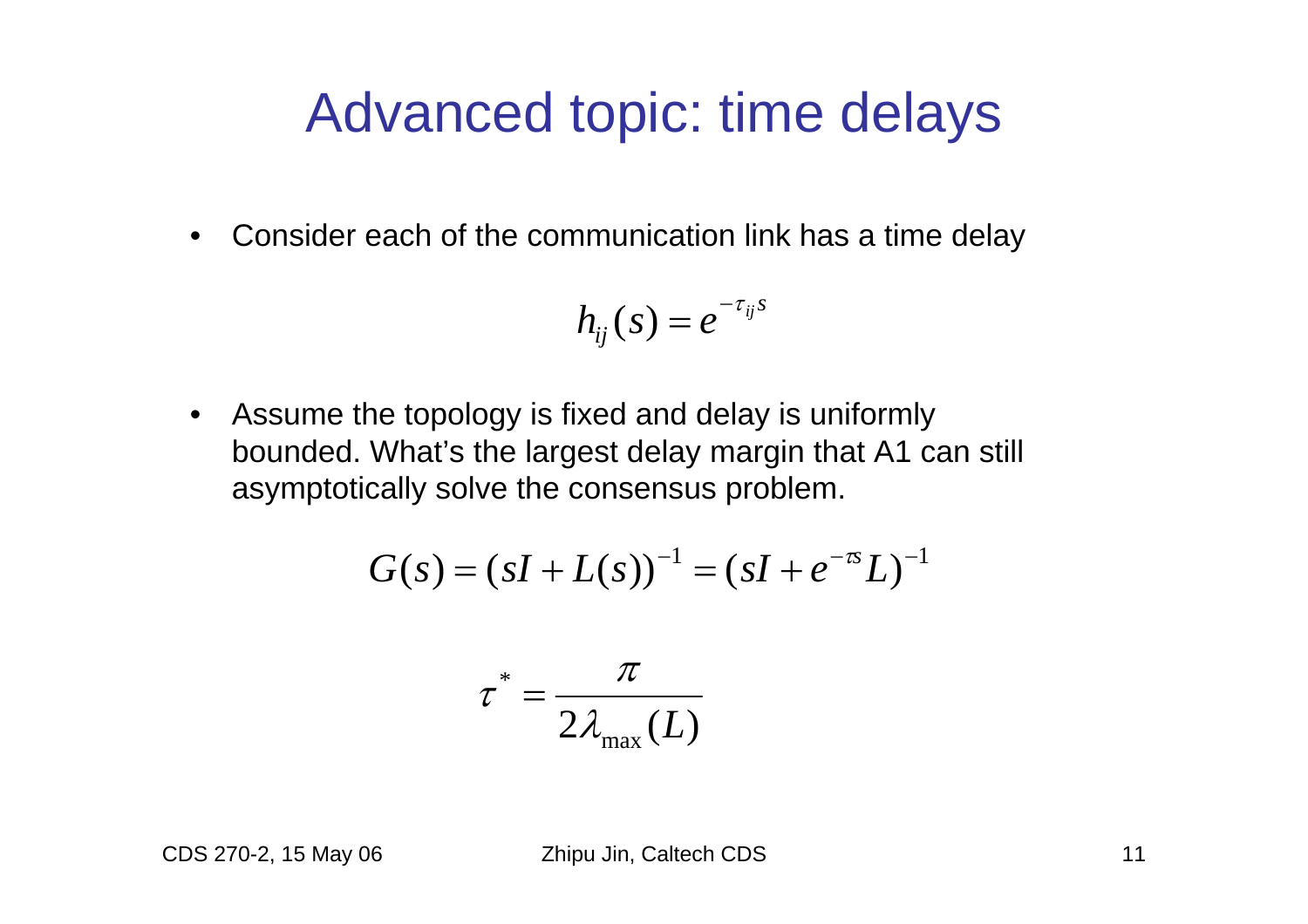#### Advanced topic: convergence speed

- $\bullet$ Choosing the optimal weights
	- Assume the graph is connected and symmetric;
	- We has the freedom to choose the weights associated with each edge;
	- Transfer to a semidefinite programming problem
- Changing the interactive topology (for larger scale network)
	- "Small-world" networks have fast convergence speed
	- Using "random rewiring" to change the topology
- $\bullet$ U sing relay protocols
	- Each agent transfer its neighbors info to its neighbors
	- Add more edges into the original graph
	- Convergence speed V.S. delay sensitivity